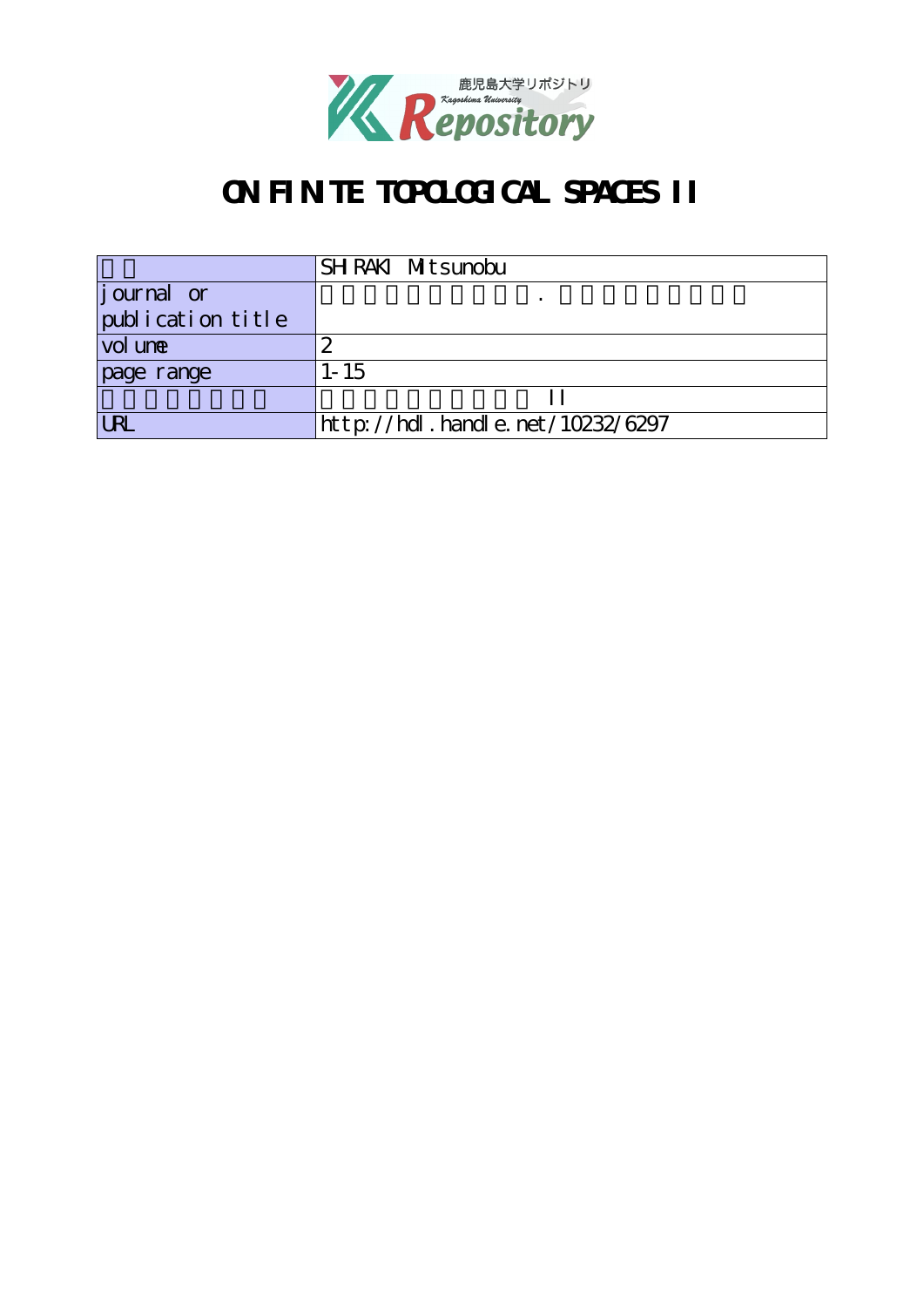# **ON FINITE TOPOLOGICAL SPACES II**

|                    | SHRAKI Mitsunobu                               |
|--------------------|------------------------------------------------|
| <i>j</i> ournal or |                                                |
| publication title  |                                                |
| vol une            |                                                |
| page range         | $1 - 15$                                       |
|                    |                                                |
| <b>LRI</b>         | $ht$ t p: //hdl . handl e. net /10232/00006988 |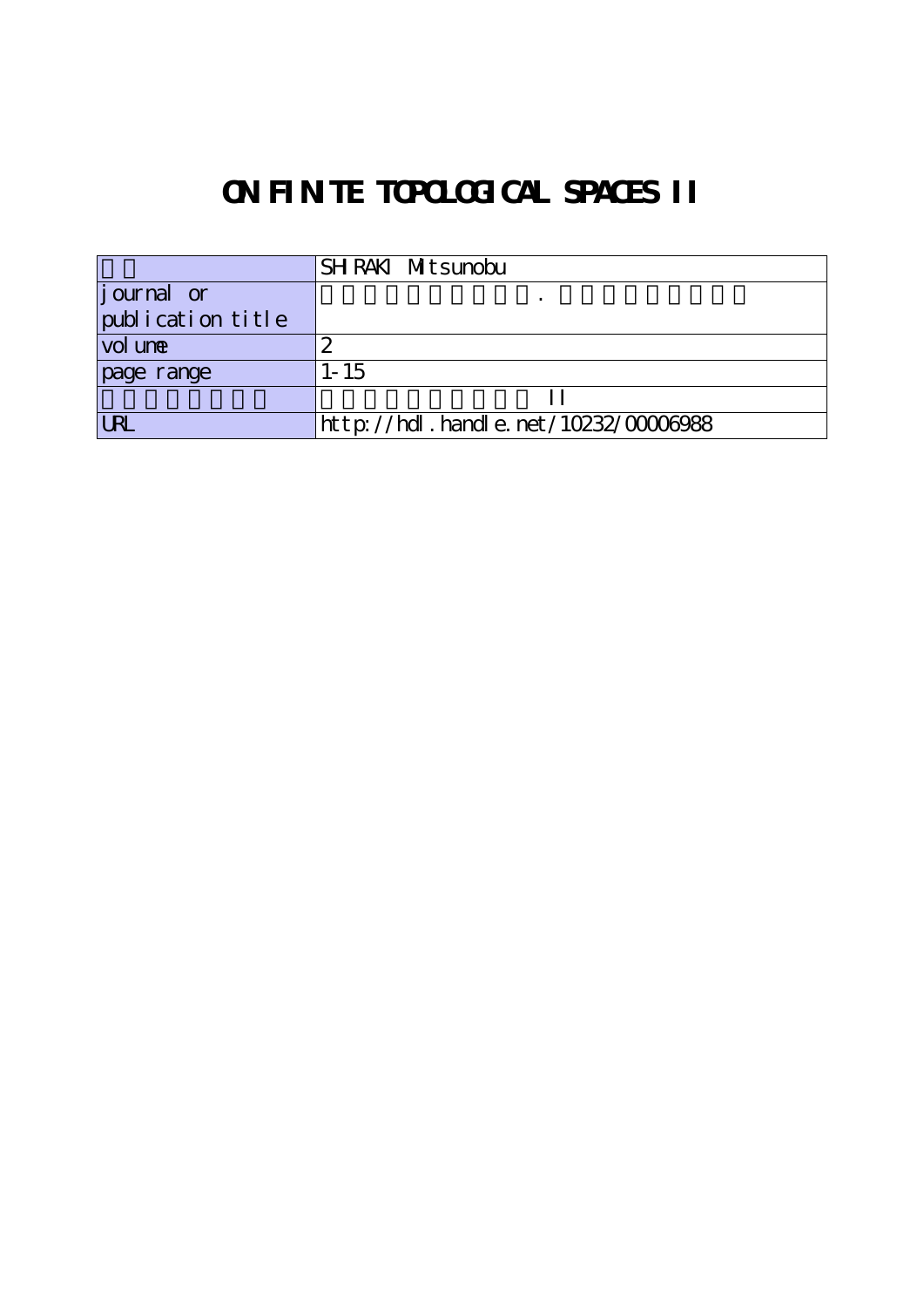# ON FINITE TOPOLOGICAL SPACES II

By

Mitsunobu SHIRAKI (Received September 30, 1969)

### § 1. Introduction.

In this paper we shall investigate several algebraic properties of topogenous matrices of finite  $T_0$ -spaces which we have introduced and studied in our previous paper [1]. In § 2 we shall define an algebra of functions on a finite  $T_0$ -space and characterize the topogenous matrix of the space as a certain transformation on this algebra. In  $\S 3$  we shall introduce topological invariants which we call the eigen values and the eigen spaces of a finite  $T_0$ -space. These invariants seem to be powerful to study the classification problem of finite  $T_0$ -spaces. In § 4 we shall give some simple examples.

### $\S$  2. Algebras on finite  $T_0$ -spaces.

Let  $(X, \tau)$  be a finite  $T_0$ -space on a set  $X = \{a_1, a_2, \dots, a_n\}$  and  $U_i$  be the minimal basic neighborhood of  $a_i \in X$ .

Then the topology  $\tau$  of X corresponds to a matrix  $A = [a_{ij}]$  such that

(1) 
$$
a_{ij} = 1 \qquad \text{for } a_j \in U_i,
$$

$$
a_{ij} = 0 \qquad \text{otherwise,}
$$

which we call the  $T_0$ -topogenous matrix of  $(X, \tau)$ .

Now let  $\varphi_i$  be the characteristic function  $x_{U_i}$  of  $U_i$  in X, and let  $\psi_i$  be the characteristic function  $x_{a_i}$  of  $\{a_i\}$  in X. Then we obviously have

(2) 
$$
\varphi_i = \sum \{ \psi_j | a_j \in U_i \} \quad (i = 1, 2, ..., n),
$$

and we can note

$$
\varphi_i = \sum a_{ij} \psi_j \quad (i=1,\,2,\,\cdots,\,n),
$$

where

$$
a_{ij}=1 \qquad \text{for } a_j \in U_i,
$$

otherwise.  $a_{ii}=0$ 

Hence let 
$$
\varphi = \begin{bmatrix} \varphi_1 \\ \varphi_2 \\ \vdots \\ \varphi_n \end{bmatrix}
$$
 and  $\psi = \begin{bmatrix} \psi_1 \\ \psi_2 \\ \vdots \\ \psi_n \end{bmatrix}$ , then we have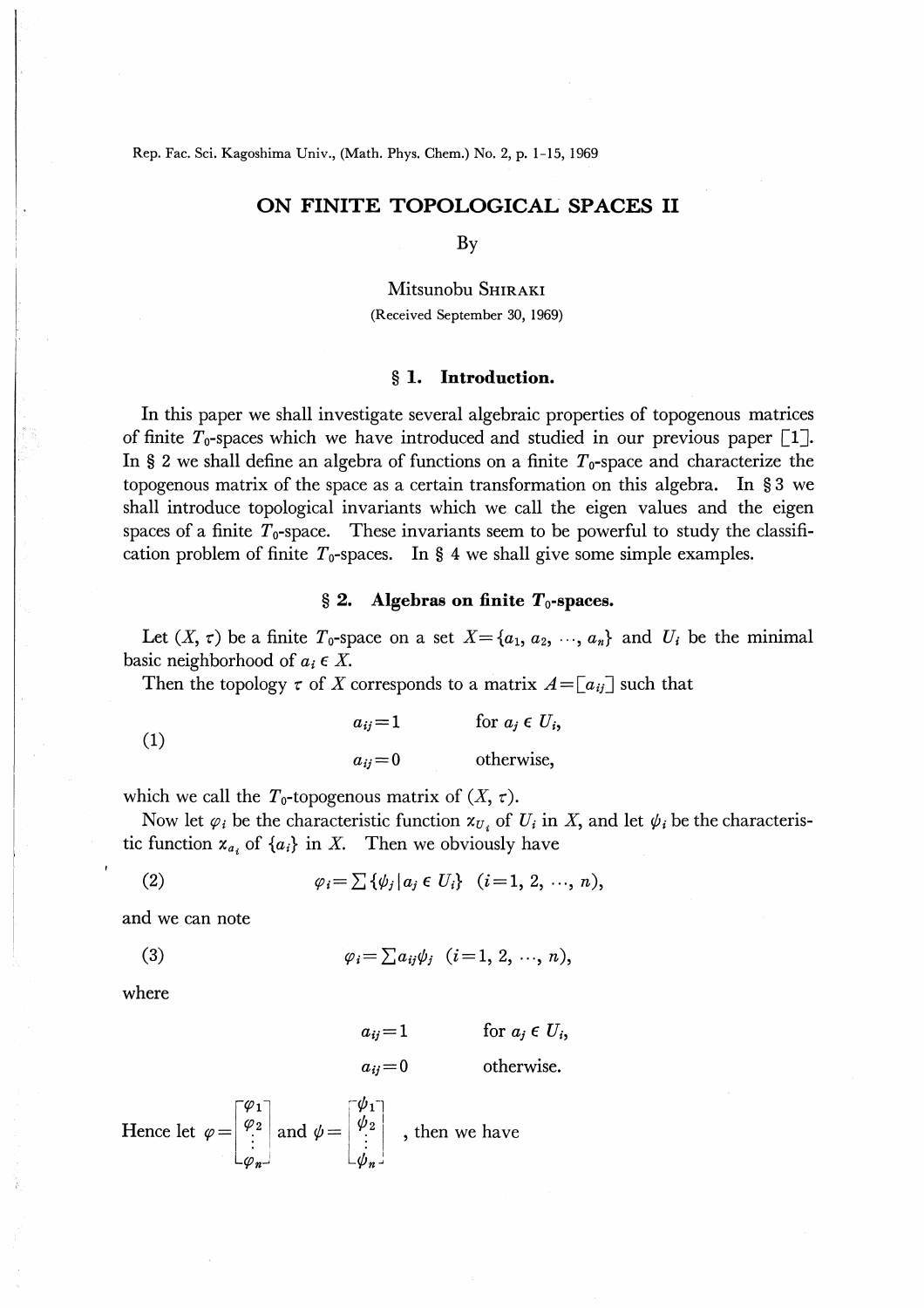M. SHIRAKI

$$
\varphi = A\psi
$$

where A is the topogenous matrix  $[a_{ij}]$ .

We call 
$$
\varphi = \begin{bmatrix} \varphi_1 \\ \vdots \\ \varphi_n \end{bmatrix}
$$
 a basis of the space  $(X, \tau)$ .

In particular  $\psi = \begin{bmatrix} \psi_1 \\ \vdots \\ \psi_n \end{bmatrix}$  is a basis of the discrete space  $(X, \delta)$ .

Let  $\varphi_1$  and  $\varphi_2$  be two bases of the spaces  $(X, \tau_1)$  and  $(X, \tau_2)$  respectively. Then we have  $\tau_1 = \tau_2$  if and only if  $\varphi_2$  is a permutation of  $\varphi_1$ .

Next, on the set  $\{\varphi_1, \varphi_2, ..., \varphi_n\}$  we define a binary operation by the multiplication of real function. Then we have clearly

(5) 
$$
\varphi_i \varphi_j = \bigvee \{ \varphi_k \, | \, a_k \in U_i \cap U_j \},
$$

where the symbol  $\vee$  denotes the supremum. In a basis  $\psi$  of the discrete space, the following is evident.

 $(6)$ 

$$
\varphi_i \varphi_j = 0 \quad \text{if } i = j,
$$
  

$$
\varphi_i \varphi_j = \varphi_i \quad \text{if } i = j.
$$

LEMMA 1. Let  $\varphi$  be a basis of a finite  $T_0$ -space  $(X, \tau)$ . Then

$$
\varphi_i \varphi_j = \sum \alpha_k \varphi_k,
$$

where  $\alpha_k$  are integers, and the summands  $\alpha_k \varphi_k$  are defined for such k that  $a_k \in U_i \cap U_j$ .

**PROOF.** We can find a suitable basis  $\varphi$  of  $(X, \tau)$  such that  $\varphi = A\psi$ , where A is a triangular topogenous matrix. Since the diagonal elements of  $A$  are 1, we have det  $|A|=1$ , and the inverse matrix  $A^{-1}$  of A is also a triangular matrix whose elements are integers, and we have

$$
\begin{bmatrix} \psi_1 \\ \psi_2 \\ \vdots \\ \psi_n \end{bmatrix} = A^{-1} \begin{bmatrix} \varphi_1 \\ \varphi_2 \\ \vdots \\ \varphi_n \end{bmatrix}.
$$

Therefore  $\psi_m$  is described as

$$
\psi_m = \sum \{ \gamma_p \varphi_p \, | \, a_p \in U_m \},
$$

where  $\gamma_p$  are integers. On the other hand,  $\varphi_i = \sum {\{\phi_k | a_k \in U_i\}}$  and  $\varphi_i = \sum {\{\phi_l | a_l \in U_j\}}$ imply

(9) 
$$
\varphi_i \varphi_j = \sum \{ \psi_m | a_m \in U_i \cap U_j \}.
$$

 $\overline{2}$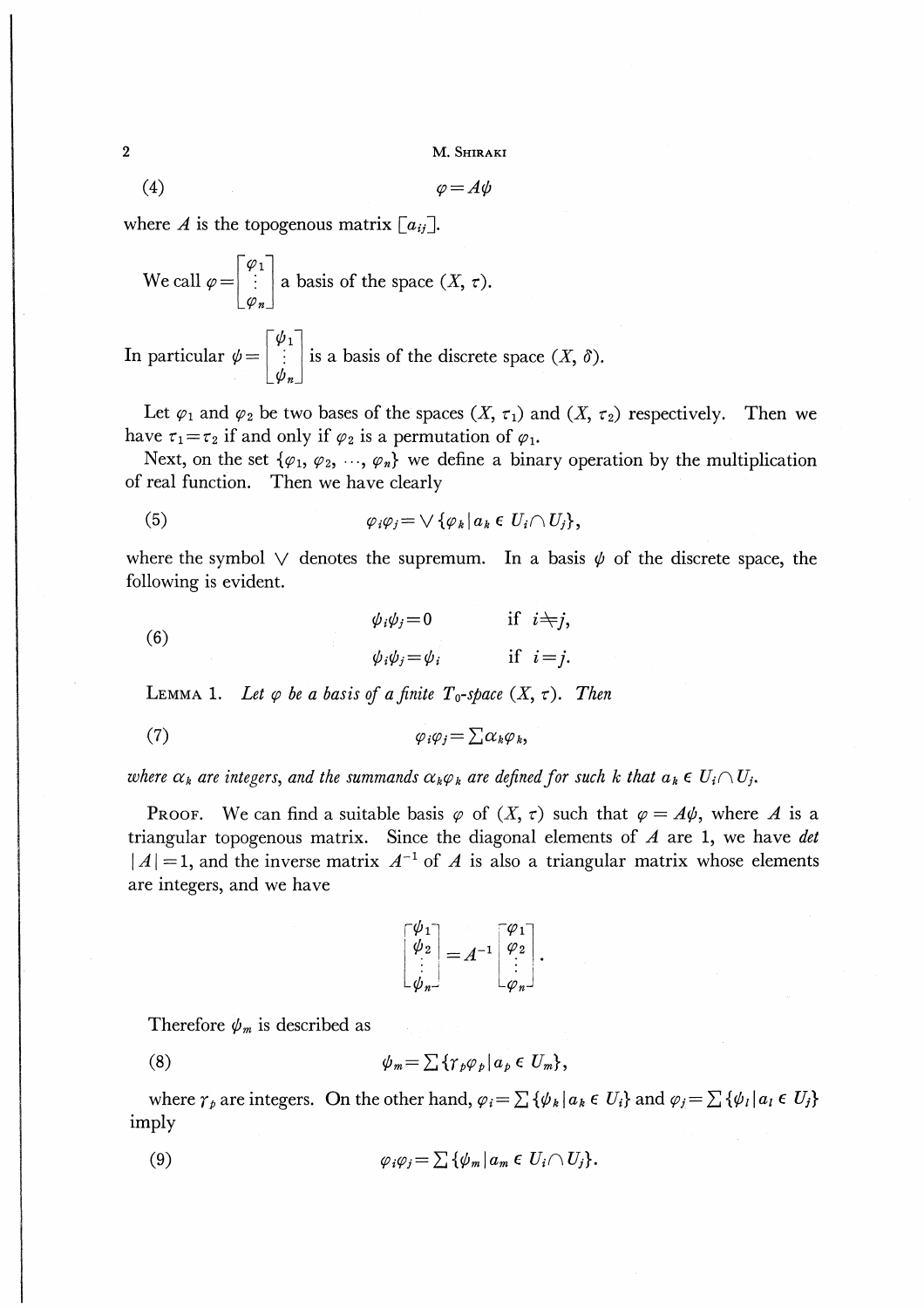From  $(8)$  and  $(9)$  we have

(10) 
$$
\varphi_i \varphi_j = \sum \{ \alpha_p \varphi_p \, | \, a_p \in U_i \cap U_j \}.
$$

By Lemma 1 we obtain

THEOREM 1. Let  $\varphi = \begin{bmatrix} \varphi_1 \\ \vdots \\ \varphi_m \end{bmatrix}$  be a basis of a finite  $T_0$ -space,  $R(\varphi)$  be the set  $\{\sum \alpha_i \varphi_i | \alpha_i :$ integer}, and define algebraic operations in  $R(\varphi)$  as follows:

(11) 
$$
\left(\sum_{i=1}^{n} \alpha_i \varphi_i\right) + \left(\sum_{i=1}^{n} \beta_i \varphi_i\right) = \sum_{i=1}^{n} (\alpha_i + \beta_i) \varphi_i.
$$

(12) 
$$
\gamma\bigg(\sum_{i=1}^n \alpha_i \varphi_i\bigg) = \sum_{i=1}^n (\gamma \alpha_i) \varphi_i.
$$

(13) 
$$
\left(\sum_{i=1}^n \alpha_i \varphi_i\right)\left(\sum_{j=1}^n \beta_j \varphi_j\right) = \sum (\alpha_i \beta_j) \; (\varphi_i \varphi_j).
$$

Then  $R(\varphi)$  is an algebra over the ring J of rational integers.

If  $\varphi$  is a basis of the space  $(X, \tau)$ , then  $\varphi = {\varphi_1, \varphi_2, ..., \varphi_n}$  represents simultaneously the basis of the algebra  $R(\varphi)$ . The correspondence  $\psi \rightarrow \varphi = A\psi$  induces a ring isomorphism of the algebra  $R(\varphi)$  onto  $R(\psi)$ .

A continuous mapping of a finite  $T_0$ -space to another finite  $T_0$ -space induces in a natural manner a homomorphism between the above defined function algebras.

THEOREM 2. Let 
$$
h = \begin{bmatrix} h_1 \\ \vdots \\ h_n \end{bmatrix}
$$
 and  $g = \begin{bmatrix} g_1 \\ \vdots \\ g_m \end{bmatrix}$  be bases of finite  $T_0$ -spaces  $(X, \tau)$  and  $(Y, \sigma)$ 

respectively, and let f be a continuous mapping of  $(X, \tau)$  into  $(Y, \sigma)$ . Then f induces a homomorphism  $f_*: R(g) \rightarrow R(h)$ .

**PROOF.** Let  $X = \{a_1, a_2, ..., a_n\}$  and  $Y = \{b_1, b_2, ..., b_m\}$ , and let  $\{V_1, V_2, ..., V_m\}$  be the minimal basic neighborhood system of  $(Y, \sigma)$ .

First, define a mapping  $f_*$ :  $\{g_1, g_2, \dots, g_m\} \to R(h)$  as follows :  $f_*(g_i)$  is the characteristic function of  $f^{-1}(V_i)$  in X. In an analogous argument which we have used in the proof of Lemma 1, we obtain

$$
f_{*}(g_{i}) = \sum \{ \gamma_{k} h_{k} | f(a_{k}) \in V_{i} \},
$$

where  $\gamma_k$  are integers, then  $f_*(g_i)$  belongs to  $R(h)$  and the mapping  $f_*$  is well-defined.

Second, we extend the mapping  $f_*$  to a mapping on  $R(h)$  which we denote by the same letter  $f_*$  as follows :

(14) 
$$
f_*(\sum \alpha_i g_i) = \sum \alpha_i f_*(g_i),
$$

where  $\alpha_i$  are integers. We shall prove

$$
f_*(g_ig_j) = f_*(g_i) f_*(g_j).
$$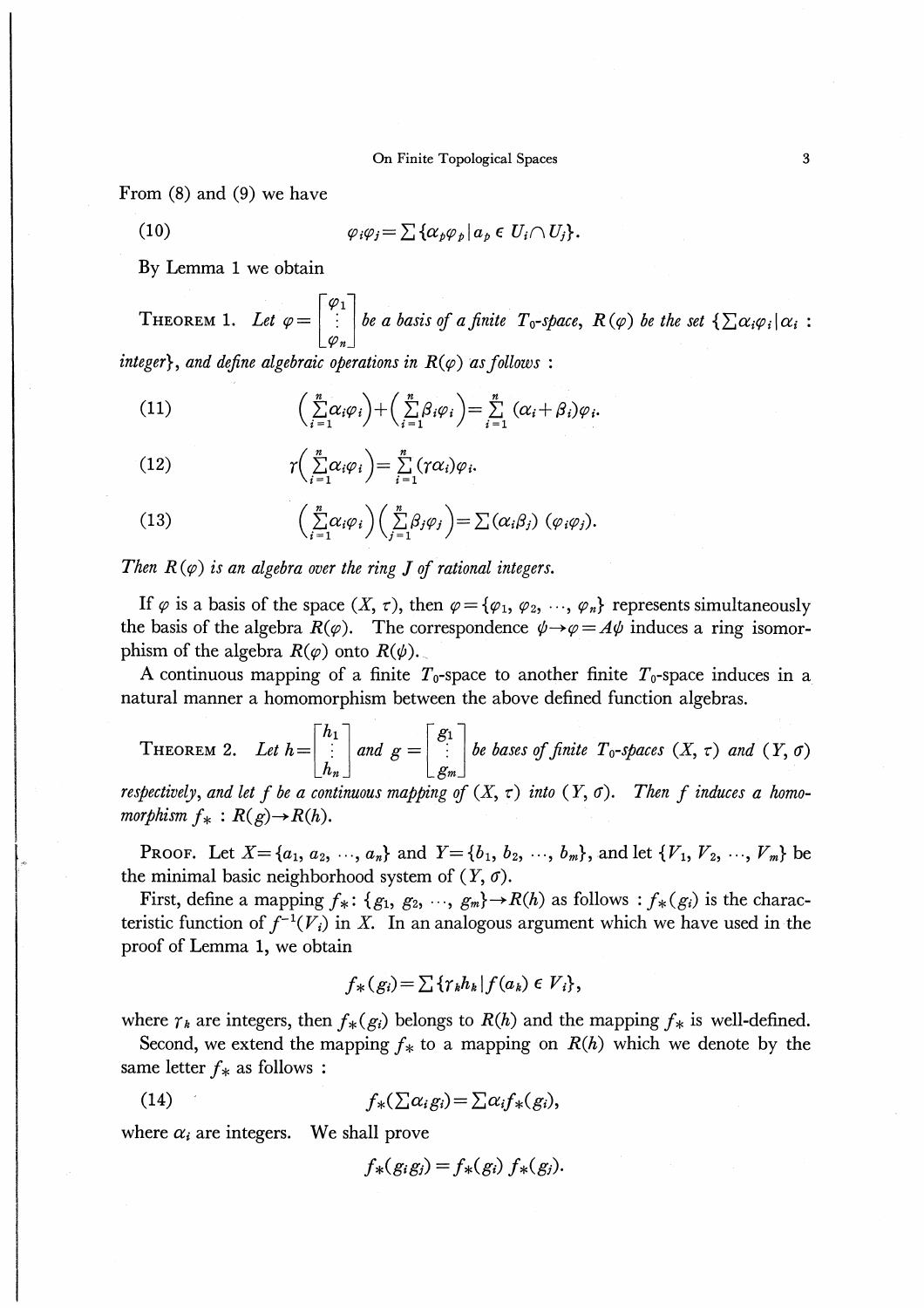Since  $f_*(g_i) = x_{f^{-1}(V_i)}$ , we have

(15) 
$$
f_*(g_i) f_*(g_j) = \chi_{f^{-1}(V_i)} \chi_{f^{-1}(V_j)} = \chi_{f^{-1}(V_i) \cap f^{-1}(V_j)} = \chi_{f^{-1}(V_i \cap V_j)}.
$$

From (7) and (14) we have

(16) 
$$
f_*(g_i g_j) = f_*(\sum_l \{\alpha_l g_l | b_l \in V_i \cap V_j\}) = \sum \{\alpha_l x_{j^{-1}(V_i)} | b_l \in V_i \cap V_j\}.
$$

On the other hand,

$$
\mathbf{x}_{V_i \cap V_j} = g_i g_j = \sum_l \{ \alpha_l g_l \mid b_l \in V_i \cap V_j \} = \sum_l \{ \alpha_l \mathbf{x}_{V_l} \mid b_l \in V_i \cap V_j \}.
$$

Let  $a_k$  be an element of  $f^{-1}(V_i \cap V_j)$ . Then

 $x_{V_i \cap V_j} (f(a_k)) = 1,$ 

and

(17) 
$$
\sum_{l} \{ \alpha_l x_{V_l}(f(a_k)) \mid b_l \in V_i \cap V_j \} = 1.
$$

Since  $f(a_k) \in V_i$  implies  $x_{f^{-1}(V_i)}(a_k)=1$ , we have

(18) 
$$
\sum_{l} \{ \alpha_{l} x_{f^{-1}(V_{l})}(a_{k}) | b_{l} \in V_{i} \cap V_{j} \} = 1.
$$

If  $a_k \in f^{-1}(V_i \cap V_j)$ , then in a similar calculation we have

(19) 
$$
\sum_{l} \{ \alpha_{l} \mathbf{x}_{f^{-1}(V_{l})}(a_{k}) \, | \, b_{l} \in V_{i} \cap V_{j} \} = 0.
$$

Therefore,

(20) 
$$
\sum_{l} \{ \alpha_{l} x_{f^{-1}(V_{l})} | b_{l} \in V_{i} \cap V_{j} \} = x_{f^{-1}(V_{i} \cap V_{j})}.
$$

From (15), (16) and (20), we have

$$
f_*(g_ig_j)=f_*(g_i)f_*(g_j),
$$

and

$$
f_{*}((\sum \alpha_{i}g_{i})(\sum \beta_{j}g_{j})) = f_{*}(\sum (\alpha_{i}\beta_{j}) (g_{i}g_{j}))
$$
  

$$
= \sum (\alpha_{i}\beta_{j})f_{*}(g_{i}g_{j})
$$
  

$$
= \sum (\alpha_{i}\beta_{j})f_{*}(g_{i})f_{*}(g_{j})
$$
  

$$
= (\sum \alpha_{i}f_{*}(g_{i})) (\sum \beta_{j}f_{*}(g_{j}))
$$
  

$$
= f_{*}(\sum \alpha_{i}g_{i})f_{*}(\sum \beta_{j}g_{j}).
$$

Thus  $f_*$ :  $R(g) \rightarrow R(h)$  is a ring homomorphism.

 $\overline{\mathbf{4}}$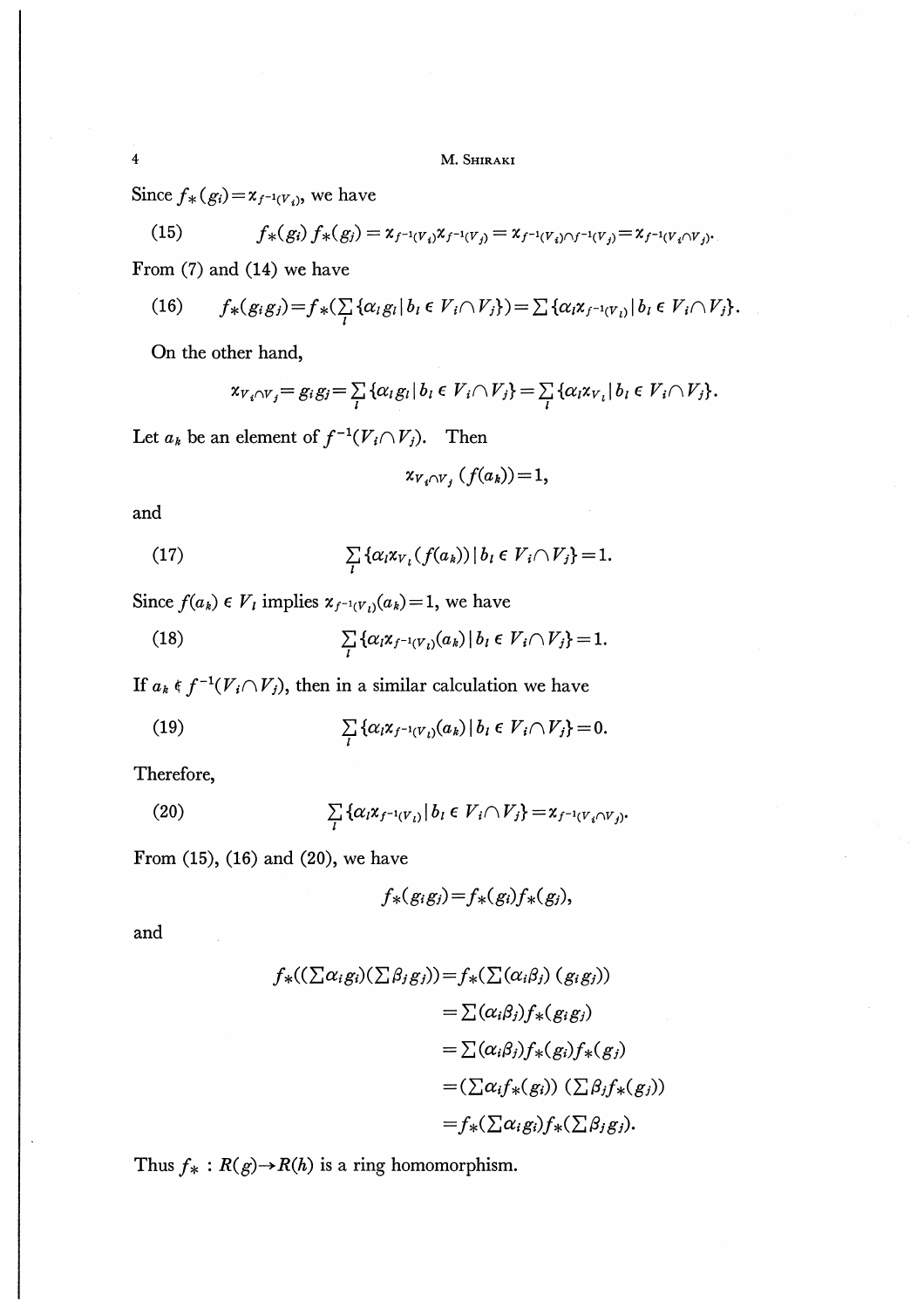LEMMA 2. Under the condition of Theorem 2, let U be any open set of space  $(Y, \sigma)$ . Then

 $f_*(x_U) = x_{f^{-1}(U)}$ 

**PROOF.** We note  $x_U$  in the form

$$
\begin{aligned} \mathbf{x}_U &= \bigvee \{ g_k \, | \, b_k \in U \} \\ &= \sum \{ \beta_k g_k \, | \, b_k \in U \} \\ &= \sum \{ \beta_k \mathbf{x}_{V_k} \, | \, b_k \in U \}, \end{aligned}
$$

where  $\beta_k$  are integers. Then

$$
f_*(\mathbf{x}_U) = f_*(\sum {\{\beta_k g_k | b_k \in U\}})
$$
  
= 
$$
\sum {\{\beta_k f_*(g_k) | b_k \in U\}}
$$
  
= 
$$
\sum {\{\beta_k \mathbf{x}_{f^{-1}(V_*)} | b_k \in U\}}.
$$

Let  $a_i \in f^{-1}(U)$ , and take a  $V_k$  such that  $f(a_i) \in V_k \subset U$ . Then we have  $\chi_{V_k}(f(a_i)) = 1$ , and it follows from  $x_U(f(a_i))=1$  that

$$
\sum_{k} \left\{ \beta_k \chi_{V_k}(f(a_l)) \, | \, b_k \in U \right\} = 1.
$$

Since  $x_{f^{-1}(V_k)}(a_l) = x_{V_k}(f(a_l))$ , we have

$$
\sum_{k} \left\{ \beta_k \chi_{f^{-1}(V_k)}(a_l) \, | \, b_k \in U \right\} = 1.
$$

In a similar way,  $a_i \in f^{-1}(U)$  implies

$$
\sum_{k}\left\{\beta_{k}\chi_{f^{-1}(V_{k})}(a_{l})\,\big|\,b_{k}\in U\right\}=0.
$$

Hence

$$
f_{*}(x_{U}) = \sum_{k} \{ \beta_{k} x_{f^{-1}(V_{k})} | b_{k} \in U \} = x_{f^{-1}(U)}.
$$

THEOREM 3. Let f be a continuous mapping of a finite  $T_0$ -space  $(X, \tau)$  into a finite  $T_0$ space  $(Y, \sigma)$ , and let t be a continuous mapping of  $(Y, \sigma)$  into a finite  $T_0$ -space  $(Z, \eta)$ . Also, let  $\varphi$ , h and g be bases of the spaces  $(X, \tau)$ ,  $(Y, \sigma)$  and  $(Z, \eta)$  respectively. Then we have

 $(t \circ f)_* = f_* \circ t_*$ .

**PROOF.** Let  $g = \begin{bmatrix} g_1 \\ \vdots \\ g_m \end{bmatrix}$  and let  $\{V_1, V_2, \dots, V_m\}$  be the minimal basic neighborhood

system of  $(Z, \eta)$ . Then we need only to prove the following

$$
(t \circ f)_*(g_i) = (f_* \circ t_*) (g_i) (i = 1, 2, ..., m).
$$

From the definition of the induced homomorphism,

 $\cdot$  5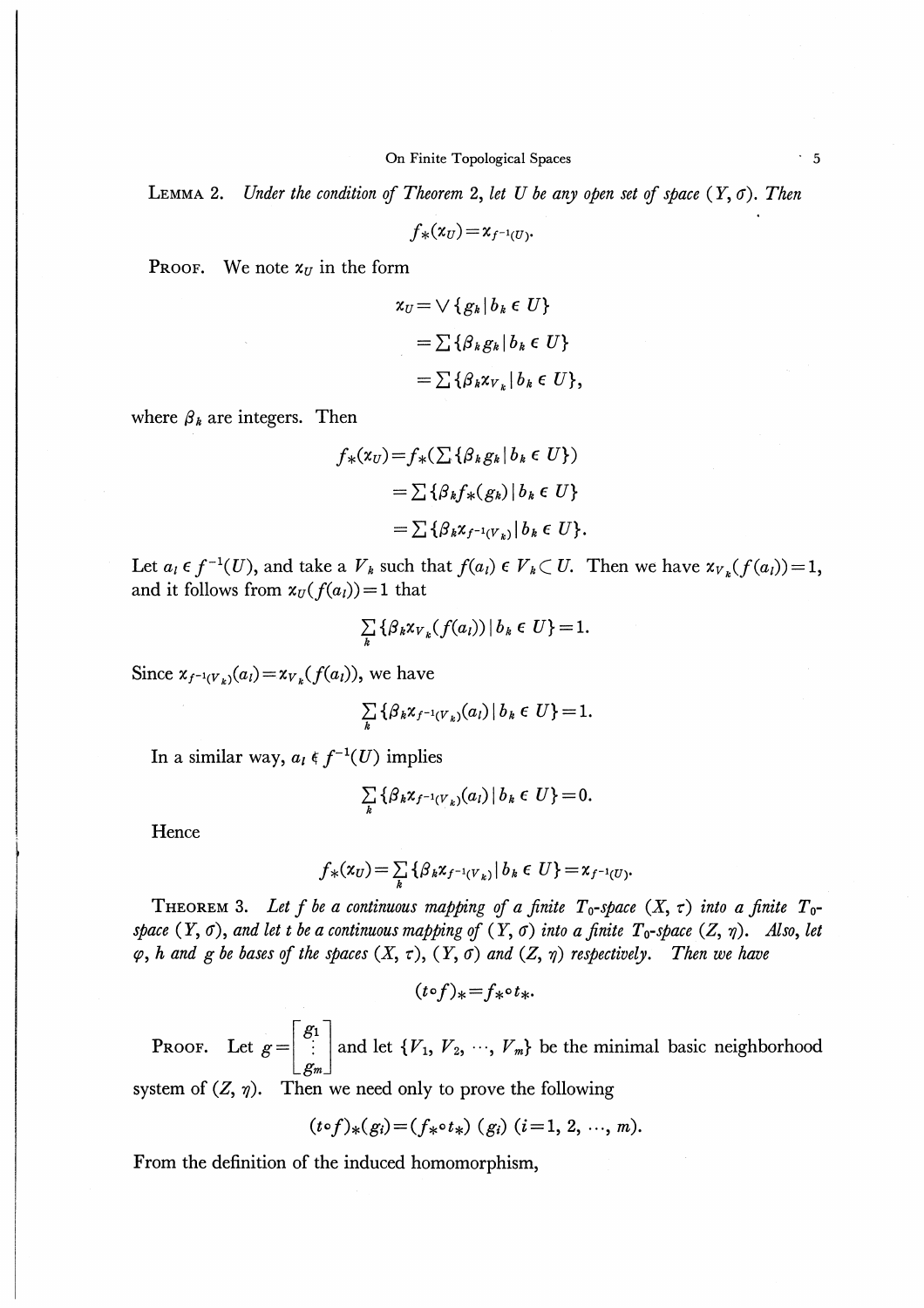$$
(t\circ f)_{*}(g_i)=\chi_{(t\circ f)^{-1}(V_i)},
$$

 $\sim$ 

and

$$
f_*(t_*(g_i)) = f_*(x_{t^{-1}(V_i)}).
$$

By Lemma 2, we have

$$
f_{*}(x_{t^{-1}(V_i)}) = x_{f^{-1}(t^{-1}(V_i))}.
$$

Therefore

$$
(t \circ f)_*(g_i) = (f_* \circ t_*)(g_i).
$$

THEOREM 4. Let f be a homeomorphism of a finite  $T_0$ -space  $(X, \tau)$  onto a finite  $T_0$ -space  $(Y, \sigma)$ . Then the induced homomorphism  $f_*$  is an isomorphism.

**PROOF.** Let  $\varphi$  and h be bases of the spaces  $(X, \tau)$  and  $(Y, \sigma)$  respectively.  $\mathbf{W}\mathbf{e}$ remark that, if  $i : X \rightarrow X$  is the identity mapping, the induced homomorphism  $i_* : R(\varphi)$  $\rightarrow R(\varphi)$  is also the identity automorphism.

If f is the homeomorphism in the Theorem, then  $f \circ f^{-1}$  and  $f^{-1} \circ f$  are the identity mappings, and from Theorem 3,

$$
(f \circ f^{-1})_* = f_*^{-1} \circ f_*,
$$
  $(f^{-1} \circ f)_* = f_* \circ f_*^{-1}.$ 

Then  $f_*^{-1} \circ f_*$  and  $f_* \circ f_*^{-1}$  are both identity automorphisms. Therefore  $f_*$  is an isomorphism.

#### Eigen values in finite  $T_0$ -spaces.  $\S$  3.

In [1] we have defined that two  $(n, n)$  matrices A and B are equivalent and noted as  $A \sim B$  when there exists a permutation matrix P such that  $B = P'AP$ .

THEOREM 5. Let  $A$  and  $B$  be two topogenous matrices, Then  $A$  is equivalent to  $B$  if and only if  $AA'$  is equivalent to  $BB'.$ 

**PROOF.** Suppose A is equivalent to B. Then by the above definition there exists a permutation matrix P such that  $B = P'AP$ , and

$$
BB' = (P'AP)(P'AP)' = P'APP'AP.
$$

Since a permutation matrix is orthogonal, we have  $PP' = E$ , and

$$
BB'=P'(AA')P.
$$

Thus

$$
BB'\!\sim\!AA'.
$$

The sufficiency of this theorem follows from the next three lemmas.

 $6\phantom{1}6$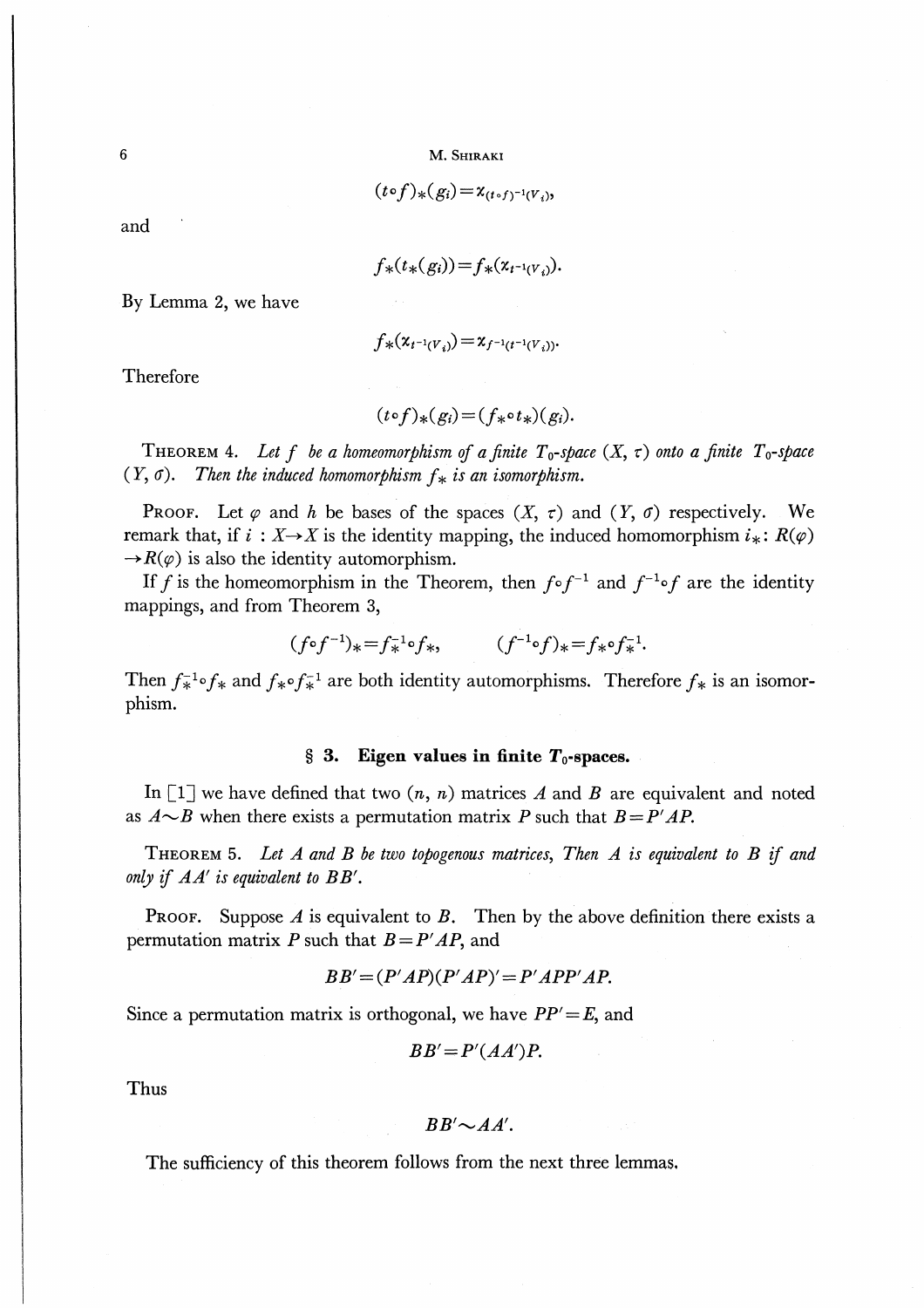LEMMA 3. Let A and B be two triangular  $T_0$ -topogenous matrices. If  $AA' = BB'$ , then  $A=B$ .

**PROOF.** For two triangular  $T_0$ -topogenous matrices  $A = [a_{ij}]$  and  $B = [b_{ij}]$ , suppose  $AA' = BB' = [c_{ij}]$ . Since A is a triangular  $T_0$ -topogenous matrix, A has the following form:

$$
a_{ij}=1
$$
 or 0,  
\n $a_{ii}=1$  (*i*=1, 2, ..., *n*),  
\n $a_{ij}=0$  for  $i < j$ .

Therefore we have

$$
c_{1i} = \sum_{k=1}^n a_{1k} a_{ik} = a_{i1}.
$$

Similarily,

$$
c_{1i} = \sum_{k=1}^{n} b_{1k} b_{ik} = b_{i1},
$$

and

$$
a_{i1}=b_{i1}
$$
  $(i=1, 2, ..., n)$ .

Then the first column of  $\Lambda$  is equal to that of  $B$ .

Next assume that the *j* th column of *A* is equal to the *j* th column of *B* for  $j=1, 2$ ,  $k-1$ . Then for  $l \geq k$ , we have

$$
c_{kl} = \sum_{j=1}^{k-1} a_{kj} a_{lj} + a_{lk},
$$
  

$$
c_{kl} = \sum_{j=1}^{k-1} b_{kj} b_{lj} + b_{lk}.
$$

Since  $a_{ki}=b_{ki}$  and  $a_{ij}=b_{ij}$ , we have

 $a_{ik}=b_{ik}$ 

If  $l < k$ , then we also have  $a_{lk} = b_{lk} = 0$ . Hence the k th columns of A and B are equal. Thus by induction we have  $A=B$ .

If  $A = [a_{ij}]$  is a  $(n, n)$   $T_0$ -topogenous matrix, then A determines a finite  $T_0$ -topological space (see [1]). In the following we represent the underlying set by  $X = \{a_1, a_2,$  $..., a_n$ , and the corresponding minimal basic neighborhood system by  $\mathbf{B} = \{U_1, U_2, ..., U_n\}$  $U_n$ .

LEMMA 4. Let A be a  $T_0$ -topogenous matrix. Then  $AA'=[c_{ij}]$  has the following properties. (1)  $AA'$  is symmetric and its determinant  $|AA'|$  is 1.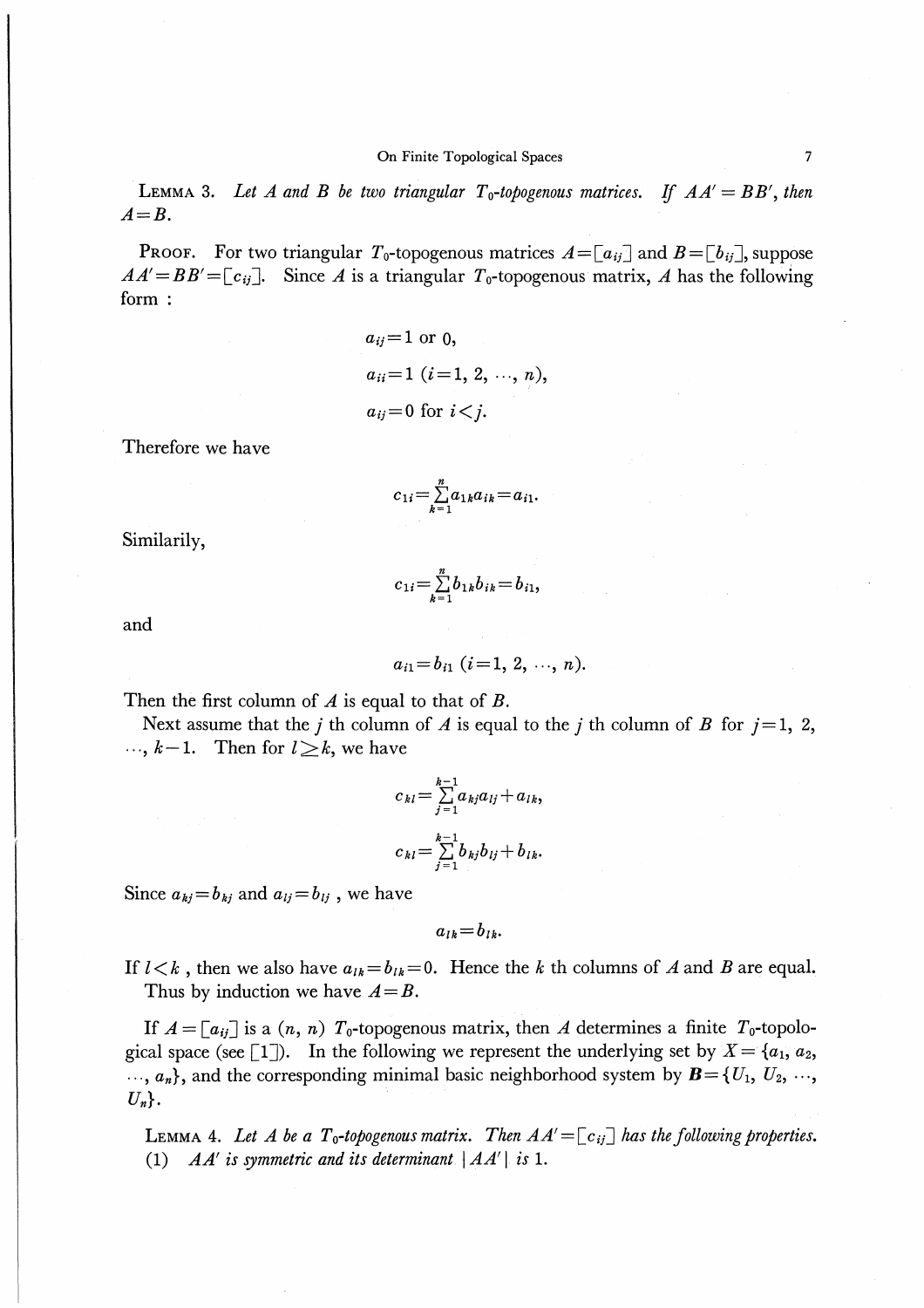#### M. SHIRAKI

(2)  $c_{ij}$  is the number of elements which are contained in  $U_i \cap U_j$ , where  $U_i$  and  $U_j$  are the minimal basic neighborhoods of  $a_i$  and  $a_j$  respectively.

PROOF. (1) is obvious. Let  $A = [a_{ij}]$ , then we have

$$
a_{ik}a_{jk} = 1 \Leftrightarrow a_{ik} = a_{jk} = 1,
$$
  

$$
\Leftrightarrow a_k \in U_i \text{ and } a_k \in U_j.
$$

Therefore  $c_{ij} = \sum_{k=1}^{n} a_{ik} a_{jk}$  is the number of elements  $a_k$  which are contained in  $U_i \cap U_j$ .

LEMMA 5. Let A be a triangular  $T_0$ -topogenous matrix and B be a non-triangular  $T_0$ -topogenous matrix. Then  $AA' \rightleftharpoons BB'$ .

**PROOF.** Assume that  $A = [a_{ij}]$  is a triangular  $T_0$ -topogenous matrix, and let  $p < q$ . If  $a_{pq}=1$ , then  $a_{pq}=0$  since A is a triangular matrix. Hence we have

$$
a_p \in U_q, \qquad a_q \in U_p.
$$

It follows from Lemma 3 that

$$
c_{pq}=c_{pp}\lt c_{qq}.
$$

If  $a_{q0} = 0$ , then  $a_{pq} = 0$  since A is a triangular matrix. Hence we have

$$
a_p \in U_q, \qquad a_q \in U_p.
$$

It follows that

$$
c_{pq} < c_{pp}, \qquad c_{pq} < c_{qq}.
$$

Therefore to prove Lemma 4, it suffices to prove that if  $A$  is not triangular, then for  $AA' = [c_{ij}]$  there exists a pair  $(p, q)$ ,  $p < q$ , such that  $C_{pp} > C_{qq}$  and  $C_{pq} = C_{qq}$ .

Since A is not triangular, there exists a pair  $(p, q)$  such that  $p < q$  and

$$
a_{pp}=1,
$$
  $a_{pq}=1,$   
\n $a_{qp}=0,$   $a_{qq}=1,$ 

in other words,

$$
a_q \in U_p, \qquad a_p \in U_q.
$$

Hence we have

$$
U_{\scriptscriptstyle a} \subset U_{\scriptscriptstyle b}, \qquad U_{\scriptscriptstyle a} \neq U_{\scriptscriptstyle b},
$$

it follows from Lemma 3 that

 $c_{ba} = c_{aa} \lt c_{bb}$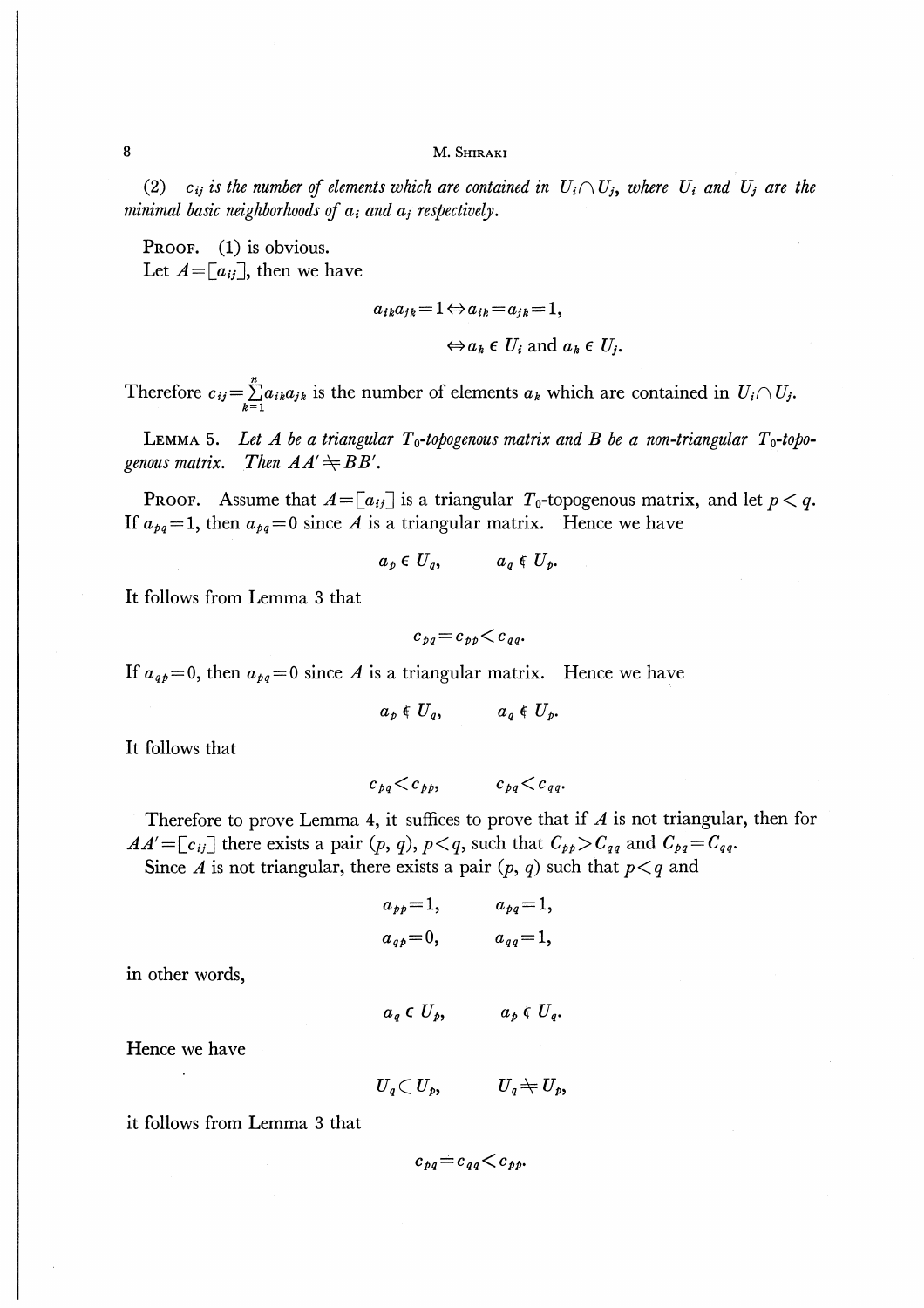Proof of the sufficiency of Theorem 5.

Assume  $BB' \sim AA'$ . We take a triangular  $T_0$ -topogenous matrix C which is equivalent to  $B$ . Then we have

$$
CC'\!\sim\!BB'\!\sim\!AA'.
$$

Then there is a permutation matrix  $P$  such that

$$
CC'=P(AA')P=(PAP')(PAP')'.
$$

Since C is triangular, by Lemma 5,  $PAP'$  must be triangular, and by Lemma 3, we have

 $C= PAP'$ .

Therefore  $\Lambda$  is equivalent to  $C$  and to  $B$ .

Now we shall define important topological invariants of a finite  $T_0$ -space.

DEFINITION 1. Let A be a topogenous matrix of a finite  $T_0$ -space X. Then the characteristic polynomial, the eigen values, the eigen spaces and the eigen vectors of the matrix  $AA'$  are said to be the *characteristic polynomial*, the *eigen values*, the *eigen spaces* and the *eigen vectors* of the space  $X$ , respectively.

EXAMPLE. Consider the following finite  $T_0$ -space. The set is  $X = \{a_1, a_2, a_3\}$ , and the family of minimal basic neighborhoods are  $U_1 = \{a_1\}$ ,  $U_2 = \{a_2\}$ ,  $U_3 = \{a_1, a_2, a_3\}$ . The triangular  $T_0$ -topogenous matrix of this space is

$$
A = \begin{bmatrix} 1 & 0 & 0 \\ 0 & 1 & 0 \\ 1 & 1 & 1 \end{bmatrix}.
$$

Therefore

$$
AA' = \begin{bmatrix} 1 & 0 & 1 \\ 0 & 1 & 1 \\ 1 & 1 & 3 \end{bmatrix}.
$$

The characteristic polynomial  $P(x)$  of the space X is

$$
P(x) = |xE - AA'| = x^3 - 5x^2 + 5x - 1,
$$

and the eigen values of the space X are

$$
1, \qquad 2-\sqrt{3}, \qquad 2+\sqrt{3}.
$$

The following important theorem is an immediate consequence of the above definition.

 $\overline{9}$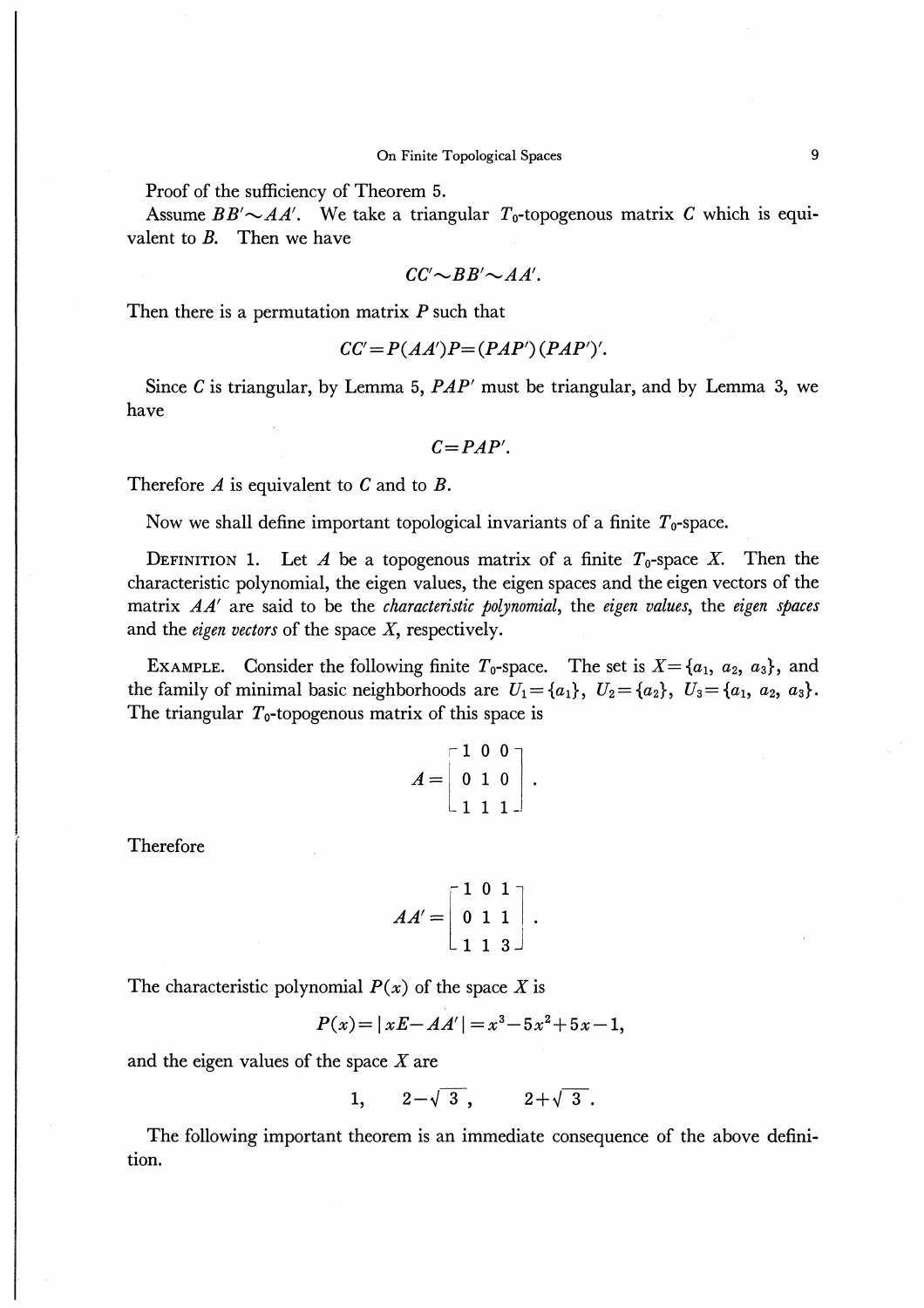#### M. SHIRAKI

**THEOREM 6.** A finite  $T_0$ -space is characterized completely by two topological invariants, the eigen values and the eigen vectors, of the space.

THEOREM 7. The eigen values of a finite  $T_0$ -space are positive. If the space has a rational eigen value, it must be 1.

**PROOF.** Let A be a topogenous matrix of a finite  $T_0$ -space X. Then  $AA'$  is a positive Hermitian matrix. Hence its eigen values are positive.

Since  $|AA'|=1$ , the characteristic polynomial of the space has the form

 $P(x) = x^{n} - (T_{r}(AA'))x^{n-1} + \cdots + (-1)^{n},$ 

where the coefficients are integers. Therefore, if  $P(x)$  has a rational root, it must be 1 or  $-1$ .

For the product of finite  $T_0$ -spaces, we have the following theorem.

**THEOREM 8.** For finite  $T_0$ -spaces X, Y, let M, N;  $P_1(x)$ ,  $P_2(x)$  and  $(\lambda_1, \lambda_2, \dots, \lambda_n)$ ,  $(\mu_1, \mu_2, \ldots, \mu_m)$  be the topogenous matrices, the characteristic polynomials and the eigen values of X and Y, respectively. And let L and  $P(x)$  be the topogenous matrix and the characteristic polynomial of the product space  $X \times Y$ , respectively. Then

 $(1)$ LL' is equivalent to the direct product of MM' and NN', that is  $LL' \sim (MM') \times (NN')$ .

 $P(x) = \prod \{ (x - \lambda_i \mu_i) | i = 1, 2, \dots, n; j = 1, 2, \dots, m \}.$  $(2)$ 

**PROOF.** First, as we have proved in  $\begin{bmatrix} 1 \end{bmatrix}$ , the topogenous matrix of the product space  $X \times Y$  is equivalent to the direct product of the topogenous matrices of X and Y. Hence

 $LL' \sim (M \times N) (M \times N)'$ .

Since  $(M \times N)$   $(M \times N)' = (M \times N)$   $(M' \times N') = (MM') \times (NN')$ , we have

 $LL' \sim (MM') \times (NN')$ .

Next, we consider orthogonal matrices  $C_1$  and  $C_2$  such that

$$
MM' = C_1 S_1 C_1^{-1}, \qquad NN' = C_2 S_2 C_2^{-1}.
$$

 $S_1$  is a diagonal matrix whose diagonal elements  $\lambda_1, \lambda_2, \dots, \lambda_n$  are eigen values of MM', and  $S_2$  is a diagonal matrix whose diagonal elements  $\mu_1, \mu_2, \dots, \mu_m$  are eigen values of NN'. Therefore

$$
MM' \times NN' = (C_1 S_1 C_1^{-1}) \times (C_2 S_2 C_2^{-1})
$$
  
=  $(C_1 \times C_2) (S_1 \times S_2) (C_1^{-1} \times C_2^{-1})$   
=  $(C_1 \times C_2) (S_1 \times S_2) (C_1 \times C_2)^{-1}$ .

Since  $C_1$ ,  $C_2$  are orthogonal matrices,  $C_1 \times C_2$  is also orthogonal. And  $S_1 \times S_2$  is a

10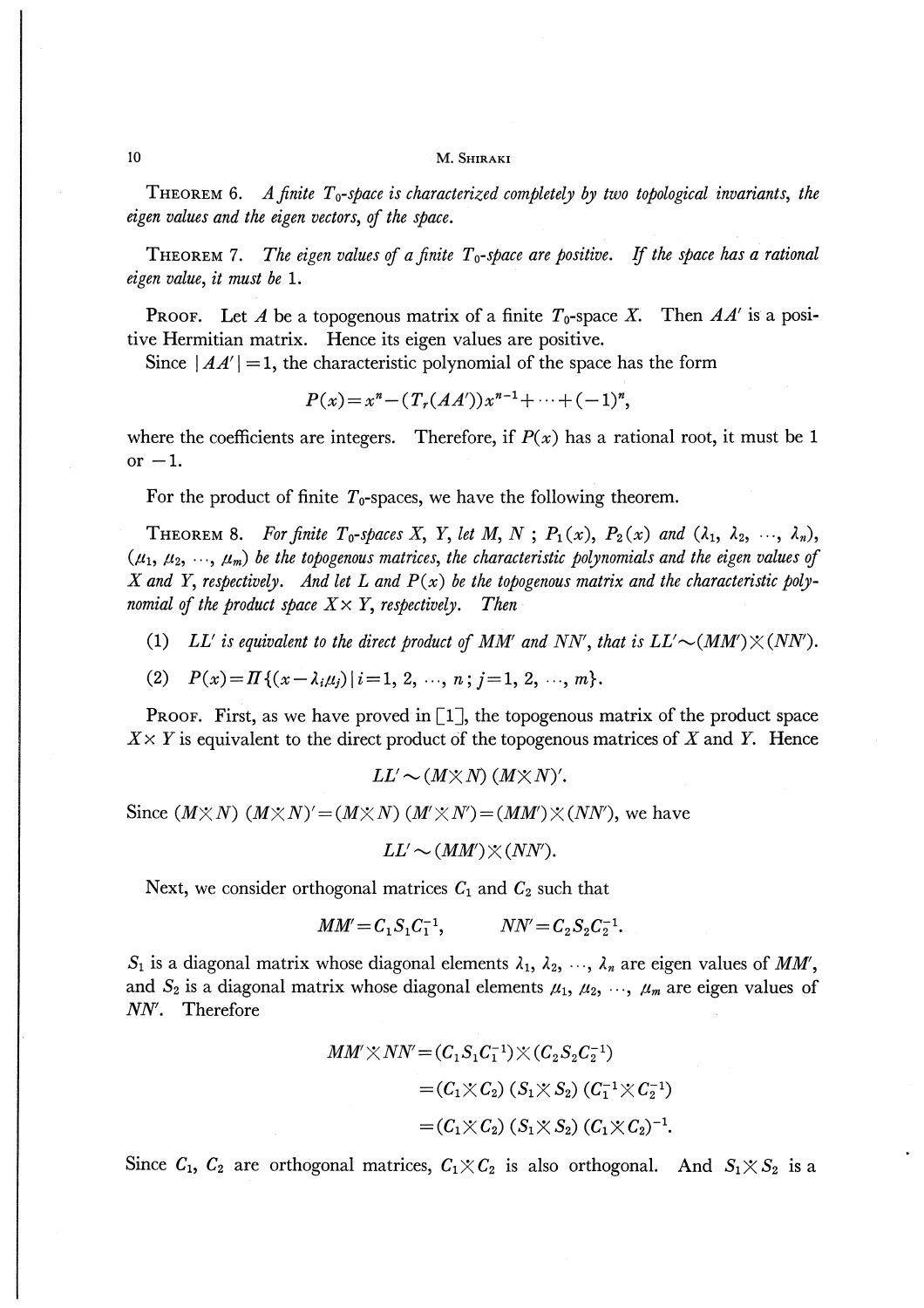diagonal matrix whose diagonal elements are  $\lambda_1\mu_1$ ,  $\lambda_1\mu_2$ , ...,  $\lambda_1\mu_m$ , ...,  $\lambda_n\mu_1$ ,  $\lambda_n\mu_2$ , ...,  $\lambda_n \mu_m$  which are the eigen values of the product space. Therefore we have

$$
P(x) = \prod \{ (x - \lambda_i \mu_j) | i = 1, 2, \ldots, n; j = 1, 2, \ldots, m \}.
$$

In general, the characteristic polynomials of matrices  $AB$  and  $BA$  are equal. Especially, so are those of  $AA'$  and  $A'A$ .

From this, it follows that

**THEOREM 9.** Any finite  $T_0$ -space and its dual space have the same eigen values.

REMARK. The concept of the eigen values of spaces seems to be powerful to classify finite  $T_0$ -spaces. We do not know any different two finite  $T_0$ -spaces with the same eigen values except in the case that one is the dual of the other.

Let X be a finite partially ordered set and  $a$  be an element of X. Then, by the length  $l[a]$  of a, we mean the maximum of all the lengths i of the chains  $a_0 < a_1 < \cdots < a_i = a$ in  $X$ .

**THEOREM** 10. Let X be a finite  $T_0$ -space, and assume that there exist distinct two points  $a_i$ and  $a_i$  of X such that

(1)  $l\lceil a_i \rceil = l\lceil a_i \rceil$ .

(2) If  $a_k$  is a point of X such that  $a_i \neq a_k \neq a_j$ , then  $a_k > a_i$  is equivalent to  $a_k > a_j$  and also  $a_k \leq a_i$  is equivalent to  $a_k \leq a_j$ .

Then 1 is an eigen value of  $X$ .

**PROOF.** Let A be the topogenous matrix of X and let  $AA' = [c_{kl}]$ . We have already seen that  $c_{kl}$  is the number of the points which are contained in the intersection  $U_k \cap U_l$ of the minimal basic neighborhoods  $U_k$  of  $a_k$  and  $U_l$  of  $a_l$ .

From the condition (2), it is easy to calculate that if  $i \neq k \neq j$ , then

$$
c_{ik}=c_{ki}=c_{ki}=c_{jk},
$$

and

 $c_{ii}=c_{jj}.$ 

On the other hand clearly we have  $c_{ij} \leq c_{ii}$ . Also  $l[a_i] = l[a_j]$  implies  $a_j \in U_i$ . Now if  $a_i \in U_j$  and  $l \neq j$ , then  $a_i \leq a_j$ , and from the assumption of the theorem we have  $a_l \leq a_i$ . Therefore  $a_l \in U_i$ . From this we can prove

$$
c_{ij}=c_{ii}-1.
$$

From the above discussion, the i th row and the j th row of the matrix  $AA' - E$  have the same components. Hence the characteristic polynomial  $P(x) = |xE - AA'|$  has an eigen value 1.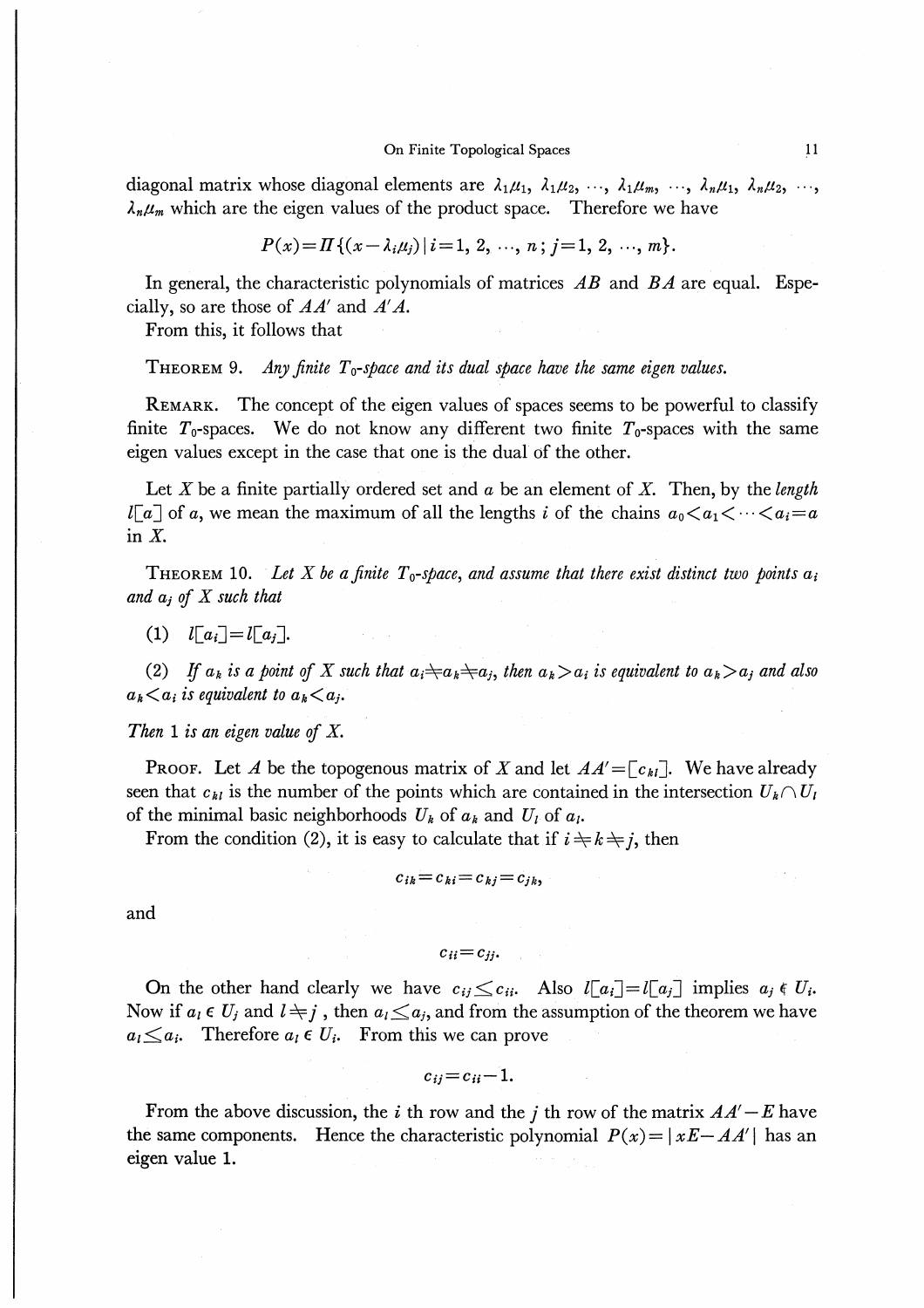12 M. Shiraki

### § 4. Examples.

Finally we shall mention the scheme of all  $T_0$ -spaces consisting of four elements, and the associated partially ordered sets, topogenous matrices  $A$ ,  $AA'$  and characteristic polynomials  $P(x)$ .

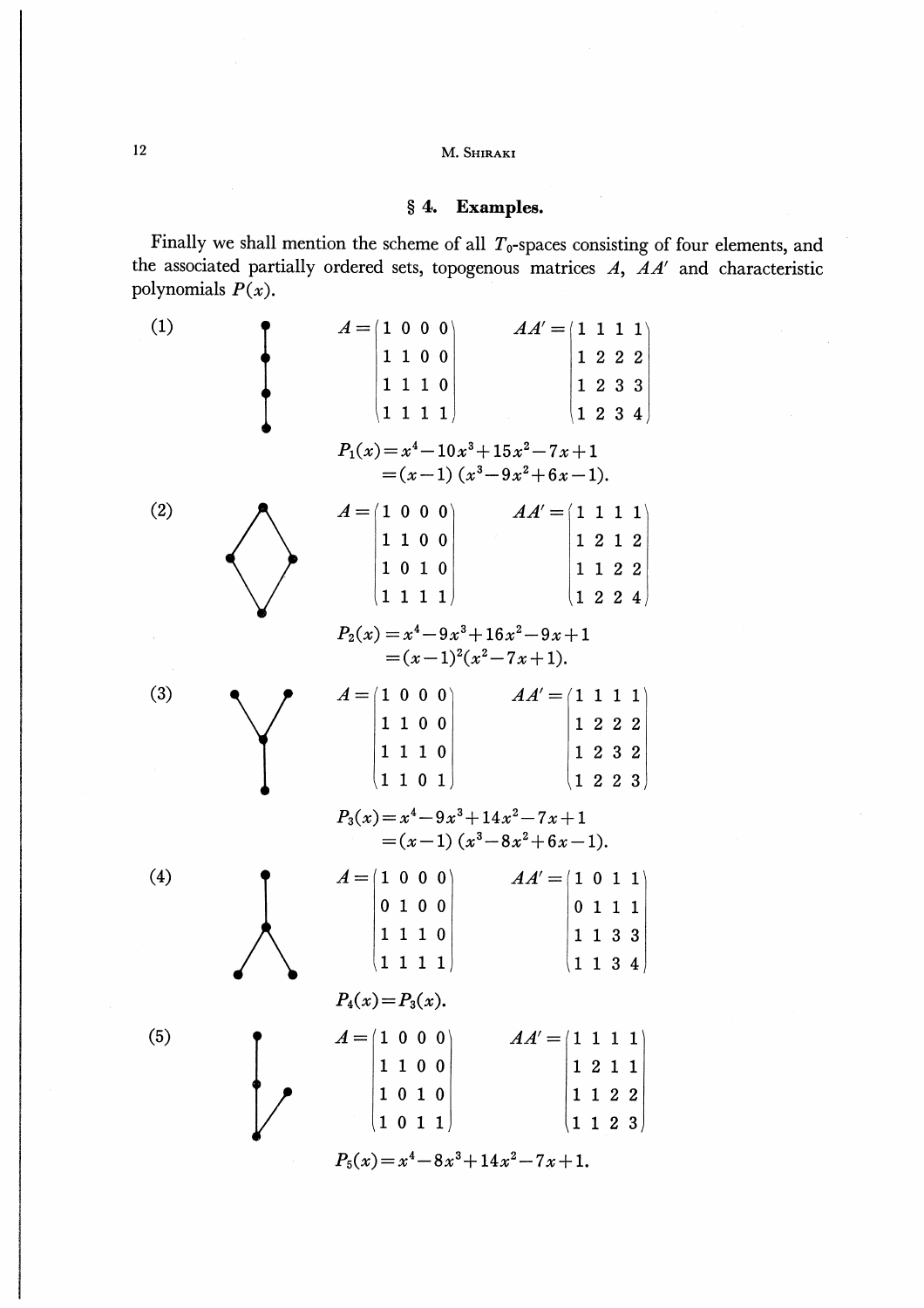

13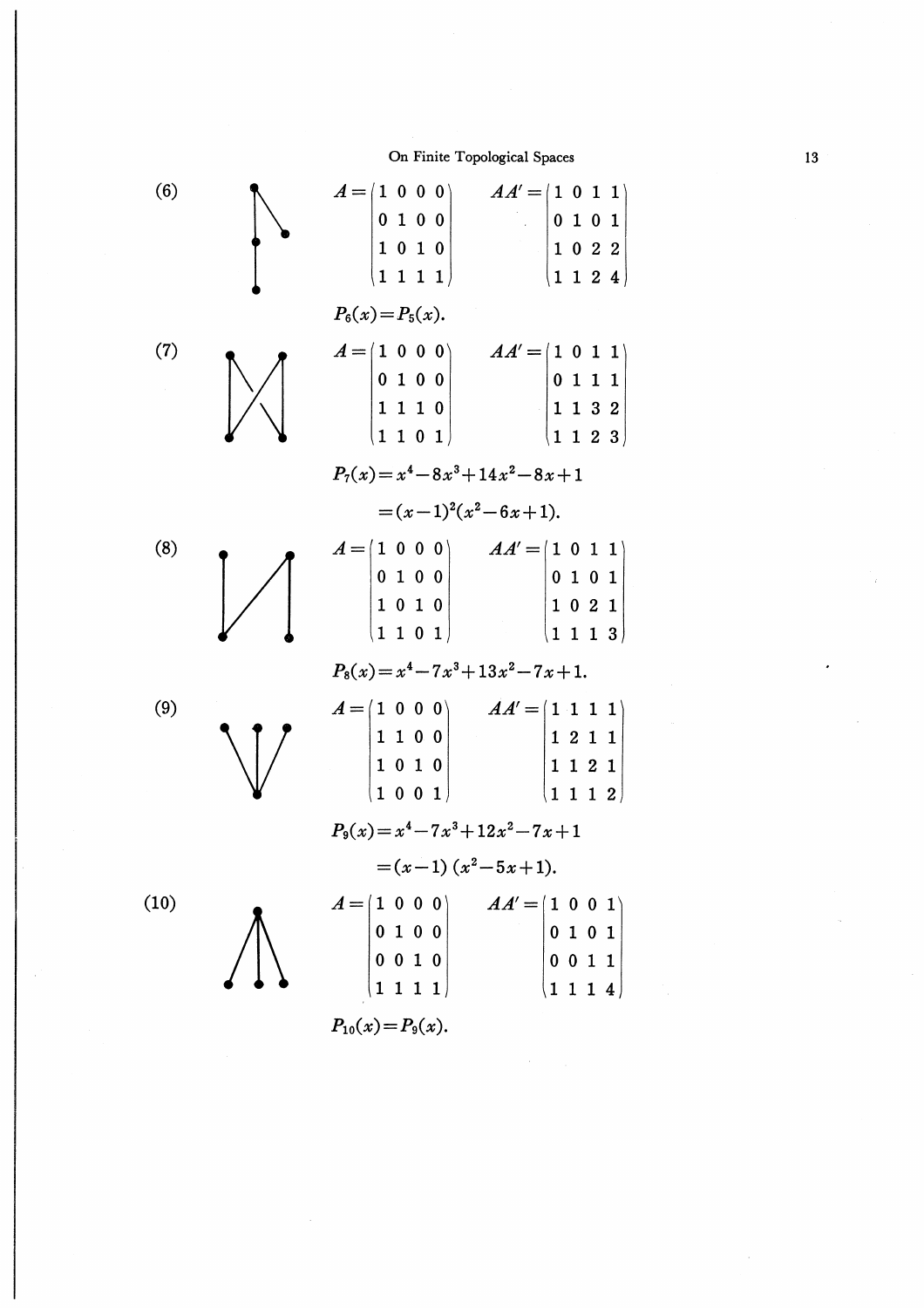14 M. Shiraki

 $A = \begin{pmatrix} 1 & 0 & 0 & 0 \end{pmatrix}$  $AA' = | 1 \ 0 \ 0 \ 0 |$  $(11)$ 0 1 0 0 0 1 1 1 0 1 1 0 0 1 2 2  $\begin{pmatrix} 0 & 1 & 1 & 1 \end{pmatrix}$  $\begin{bmatrix} 0 & 1 & 2 & 3 \end{bmatrix}$  $P_{11}(x)=x^4-7x^3+11x^2-6x+1$  $=(x-1)(x^3-6x^2+5x-1).$  $\vec{A} = |1 \ 0 \ 0 \ 0|$   $A A' = |1 \ 0 \ 0 \ 0$  $(12)$ 0 1 0 0 0 1 1 1 0 1 2 1 0 1 1 0  $\begin{pmatrix} 0 & 1 & 0 & 1 \end{pmatrix}$  $|0\;1\;1\;2|$  $P_{12}(x)=x^4-6x^3+10x^2-6x+1$  $=(x-1)^2(x^2-4x+1).$  $A = \begin{pmatrix} 1 & 0 & 0 & 0 \end{pmatrix}$   $A A' = \begin{pmatrix} 1 & 0 & 0 & 0 \end{pmatrix}$  $(13)$ 0 1 0 0 0 1 0 1  $0 0 1 0$  $|0 \t0 1 1$  $\begin{bmatrix} 0 & 1 & 1 & 1 \end{bmatrix}$  $\begin{array}{|c|c|c|c|c|c|c|c|c|} \hline \rule{0pt}{1.6ex} & \rule{0pt}{1.6ex} & \rule{0pt}{1.6ex} & \rule{0pt}{1.6ex} & \rule{0pt}{1.6ex} & \rule{0pt}{1.6ex} & \rule{0pt}{1.6ex} & \rule{0pt}{1.6ex} & \rule{0pt}{1.6ex} & \rule{0pt}{1.6ex} & \rule{0pt}{1.6ex} & \rule{0pt}{1.6ex} & \rule{0pt}{1.6ex} & \rule{0pt}{1.6ex} & \rule{0pt}{1.6ex} & \rule{0pt}{1.6ex} &$  $P_{13}(x) = P_{12}(x)$ .  $A = \begin{pmatrix} 1 & 0 & 0 & 0 \end{pmatrix}$   $AA' = \begin{pmatrix} 1 & 1 & 0 & 0 \end{pmatrix}$ (14)  $\begin{vmatrix} 1 & 1 & 0 & 0 \end{vmatrix}$ 1 2 0 0 0 0 1 1 0 0 1 0 0 0 1 1  $P_{14}(x)=x^4-6x^3+11x^2-6x+1$  $=(x^2-3x+1)^2$  $A = (1 \ 0 \ 0 \ 0)$   $AA' = (1 \ 0 \ 0 \ 0)$ (15) 0 1 0 0 0 1 0 0  $\mathbb{E}^{\mathbb{P}^1} \times \mathbb{E}^{\mathbb{P}^1}$ 0 0 1 0 0 0 1 1  $\begin{pmatrix} 0 & 0 & 1 & 1 \end{pmatrix}$  $|0 \ 0 \ 1 \ 2|$  $P_{15}(x)=x^4-5x^3+8x^2-5x+1$  $=(x-1)^2(x^2-3x+1).$ 

 $\frac{1}{2}$  ,  $\frac{1}{2}$  ,  $\frac{1}{2}$